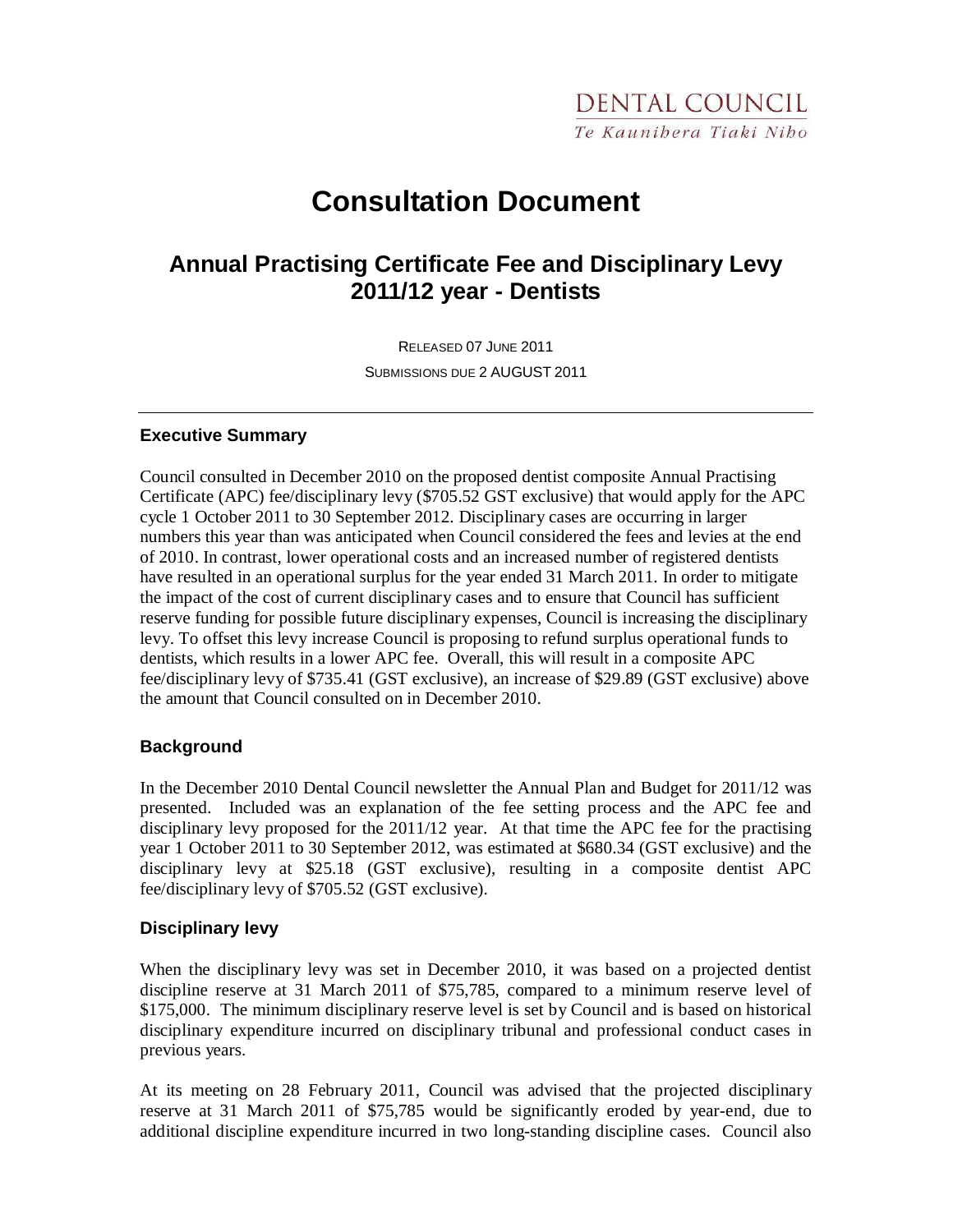noted that there had been an escalation in the number of dentist Professional Conduct Committee (PCC) cases during the current year. This resulted in Council referring seven practitioners to PCC, which Council had not been required to do since 2005. Of the cases referred to PCC, three were heard in March 2011 and one of these cases has been referred to the Health Practitioners Disciplinary Tribunal (HPDT). The remaining four cases are still pending PCC determination. Some of these have the potential to be referred to the HPDT. Accordingly there is an immediate need to ensure the dentist disciplinary reserve level is returned to the minimum reserve level of \$175,000.

To address this situation Council agreed that the dentist disciplinary reserve would need to be replenished in 2011/12 to the reserve minimum of \$175,000, and not over two years as under the existing reserves policy, and that the dentist disciplinary levy per practitioner for 2011/12 would need to be revisited.

At 31 March 2011 the actual dentist discipline reserve was in deficit by \$19,399, or \$194,399 below the minimum of \$175,000. Council, at its meeting of 23 May 2011, agreed that the disciplinary levy for 2011/12 would need to be significantly increased to ensure that funding was available to meet new disciplinary expenditure in that year.

|                                                                         | <b>Disciplinary levy</b><br>per practitioner |
|-------------------------------------------------------------------------|----------------------------------------------|
| 2010/11                                                                 | $(\$10.67)$                                  |
| 2011/12                                                                 |                                              |
| Disciplinary Levy that went to consultation in December 2010            | \$25.18                                      |
| Required increase in disciplinary levy to restore minimum reserve level | \$122.84                                     |
| <b>Total (GST exclusive)</b>                                            | \$148.02                                     |
| Total (GST inclusive)                                                   | \$170.22                                     |

Under section 131 of the Health Practitioners Assurance Act 2003 (the "Act") Council has the power to impose a disciplinary levy at any time upon practitioners, however Council at present chooses to charge the levy concurrently with the renewal of annual practising certificates. Notwithstanding this, should discipline cases continue to increase, the Council has the power to impose on practitioners an additional disciplinary levy at any time.

# **APC fee**

To mitigate the impact of the increase in the disciplinary levy, Council agreed, at its meeting on 23 May 2011, that surplus dentist operational reserves would also be refunded in total in the 2011/12 year, and not over two years as per the existing reserves policy.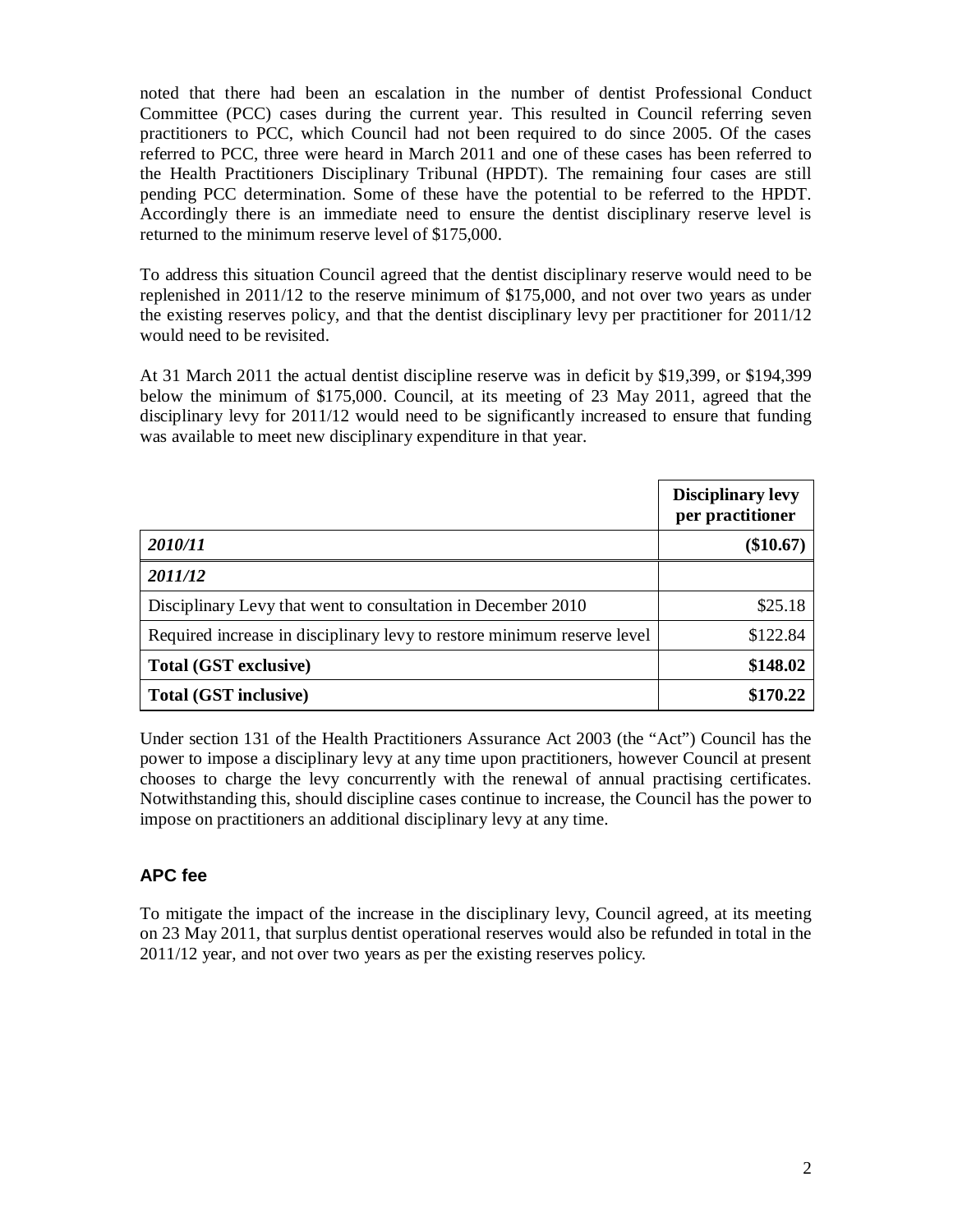# **Fees payable**

The impact of these decisions on the 2011/12 APC fee and disciplinary levy<sup>1</sup>, as consulted on in December 2010, is a further increase in the composite dentist APC fee/disciplinary levy of \$29.89 as detailed below:

| APC fee and disciplinary levy                                 | <b>Disciplinary</b><br>levy | <b>APC</b> fee:<br><b>Operational</b> | <b>Total</b> |
|---------------------------------------------------------------|-----------------------------|---------------------------------------|--------------|
| 2010/11                                                       | (\$10.67)                   | \$675.56                              | \$664.89     |
| 2011/12                                                       |                             |                                       |              |
| APC fee and disciplinary levy - consultation<br>December 2010 | \$25.18                     | \$680.34                              | \$705.52     |
| Proposed adjustments to APC fee and<br>disciplinary levy      | \$122.84                    | $(\$92.95)$                           | \$29.89      |
| Total (GST exclusive)                                         | \$148.02                    | \$587.39                              | \$735.41     |
| <b>Total (GST inclusive)</b>                                  | \$170.22                    | \$675.50                              | \$845.72     |

The proposed composite dentist APC fee/disciplinary levy for 2011/12, to be gazetted effective from 1 October 2011 has been assessed at \$735.41 (GST exclusive).

The Council recognises that the revised composite APC fee/disciplinary levy for 2011/12 of \$735.41 represents an overall increase of 11% on the APC fee/ disciplinary levy of \$664.89 in 2010/11. The 2010/11 fee included a refund of \$10.67 in the disciplinary levy so the overall increase in the disciplinary levy is \$158.69 per practitioner. By contrast the operational APC fee has decreased by \$88.17 per practitioner down from \$675.56 to \$587.39.

# **Discussion/Consultation points**

The Council invites all stakeholders to provide comment on the proposed changes to the 2011/12 composite dentist APC fee/disciplinary levy as follows:

- 1. to refund surplus operational APC reserves by \$92.95 per practitioner;
- 2. to impose an additional disciplinary levy of \$122.84 per practitioner; and
- 3. to gazette a composite dentist APC fee/disciplinary levy for 2011/12 of \$735.41 (GST exclusive) effective from 1 October 2011, giving an overall increase of \$29.89 (GST exclusive) above the amount (\$705.52 GST exclusive) consulted on in December 2010.

# **Conclusion**

The objective of this consultation is to gather views from the sector to enable Council to make a final decision on the proposal. The Council therefore seeks any comments on the proposal by 2 *August 2011* where after the Council will consider all submissions at its meeting on Monday 8 August 2011*.* In accordance with section 14 of the Act copies of this consultation document have been sent to all dentists, relevant associations and societies, the Ministry of Health, District Health Boards and other organisations with an interest.

The above changes do not impact the Capital Replacement Fee as consulted on in December 2010.